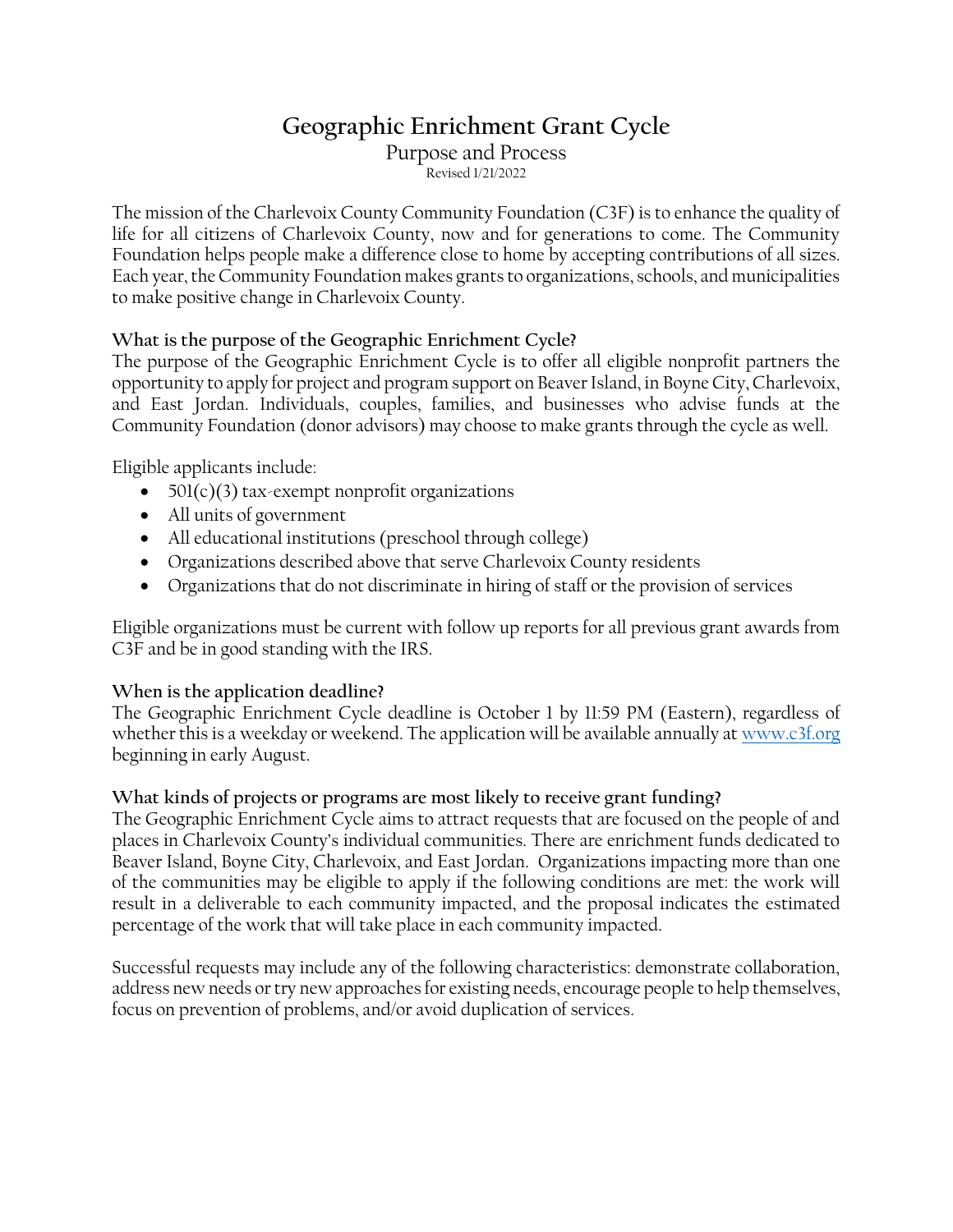Geographic Enrichment grant proposals will additionally be evaluated on the following specific criteria:

- Organization's impact in the community(ies)
- Organizational capacity (leadership, staffing, planning, etc.)
- Potential impact of funds on organization's success and sustainability
- Directness and duration of funds on community(ies)
- Organization's solvency and sustainability

In 2022, organizations whose missions and work impact Beaver Island, Boyne City, Charlevoix, or East Jordan will be able to request support for general operations.

## **What kinds of grants are generally not funded?**

The Community Foundation's grant cycles generally do not fund annual fundraising campaigns, political campaigns, deficit spending, sectarian projects, or services normally supported by tax dollars.

#### **All grant applications require a cash contribution. How much is necessary?**

It depends on the topic and scope of the project, but the expectation is that nonprofit partners will contribute to the budget of the project or program.

## **What size grants are available in the Geographic Enrichment Cycle?**

This cycle encourages grants of all sizes. The request size should reflect the organization's need. Donor Advisors may also decide to contribute through their Donor Advised Funds. Community Foundation staff can provide additional guidance and information, if needed.

#### **How does the Community Foundation make grant decisions for the Geographic Enrichment Cycle?**

Each of the four communities (Beaver Island, Boyne City, Charlevoix, East Jordan) has an Advisory Committee. These committees review grant applications and recommend funding to the C3F Board of Trustees. The Community Foundation will also share these opportunities with donor advisors, who may choose to make grants through this cycle.

## **When will grant funding decisions be announced?**

Community Foundation staff will notify grant applicants following approval from the Board of Trustees in early November.

## **What kind of follow up reporting is required?**

The grant period is one year. A follow up report is available through the online grant portal to share about the successes of the program or project as well as the lessons learned. Providing photos is encouraged. Funded organizations will receive a reminder from [administrator@grantinterface.com](mailto:administrator@grantinterface.com) two weeks before the follow up report is due, then again one day prior to the due date, and once more if the report has not been submitted by the deadline. If the program or project is delayed or cannot be completed within the time period, the organization's representative should call the Community Foundation.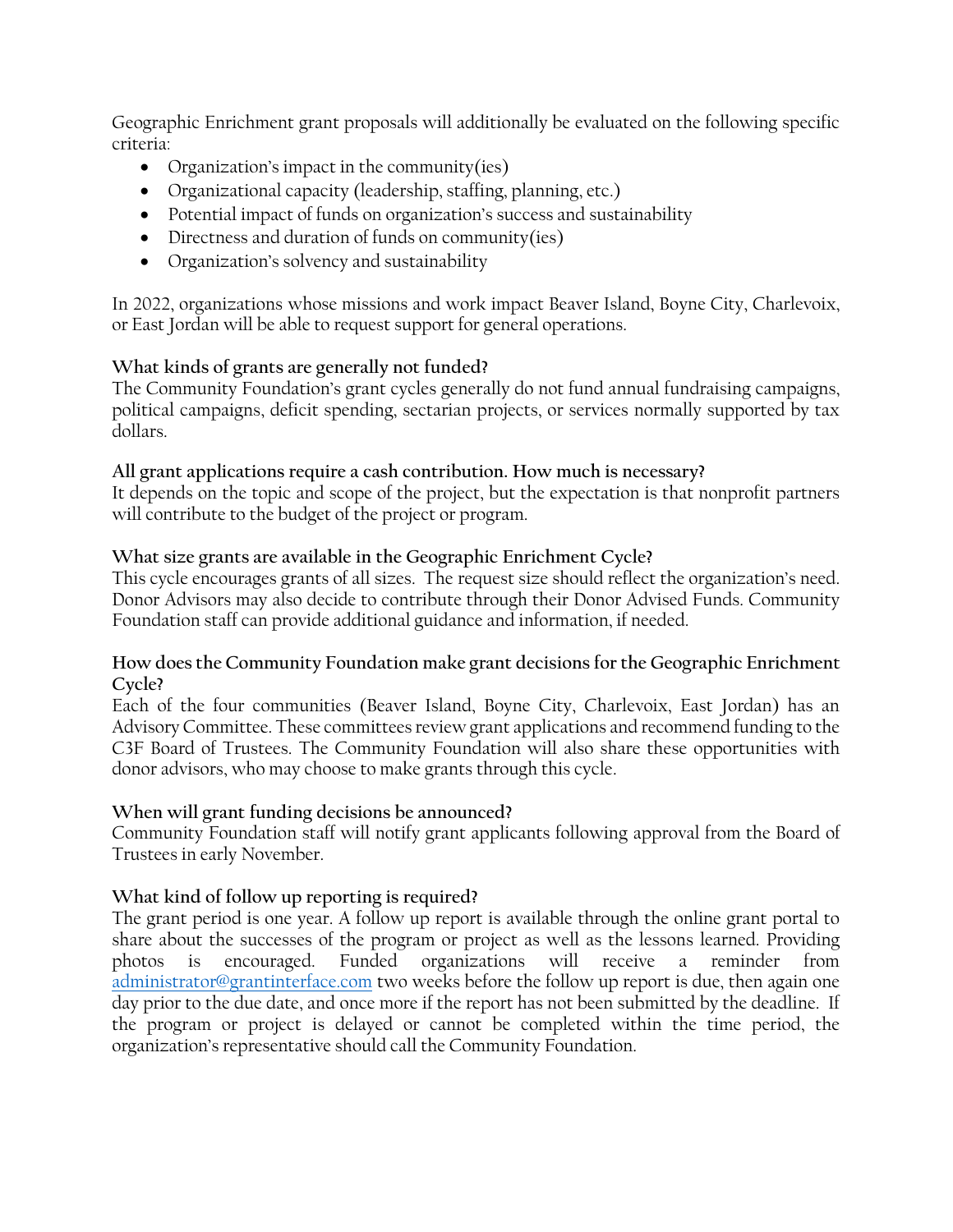**Are there any other requirements?**

- The governing board of the organization is responsible for appropriate use of funds and project implementation.
- Applicants must be current with follow up reports for all previous grants in order to apply.
- Proposals from faith-based organizations must address community needs and
	- Have a clearly demonstrated public benefit
	- Be fully accessible to all people regardless of religious beliefs and lifestyle choices
	- May NOT require anything in return for services provided. Examples: attending services or prayer groups and/or volunteering, etc.